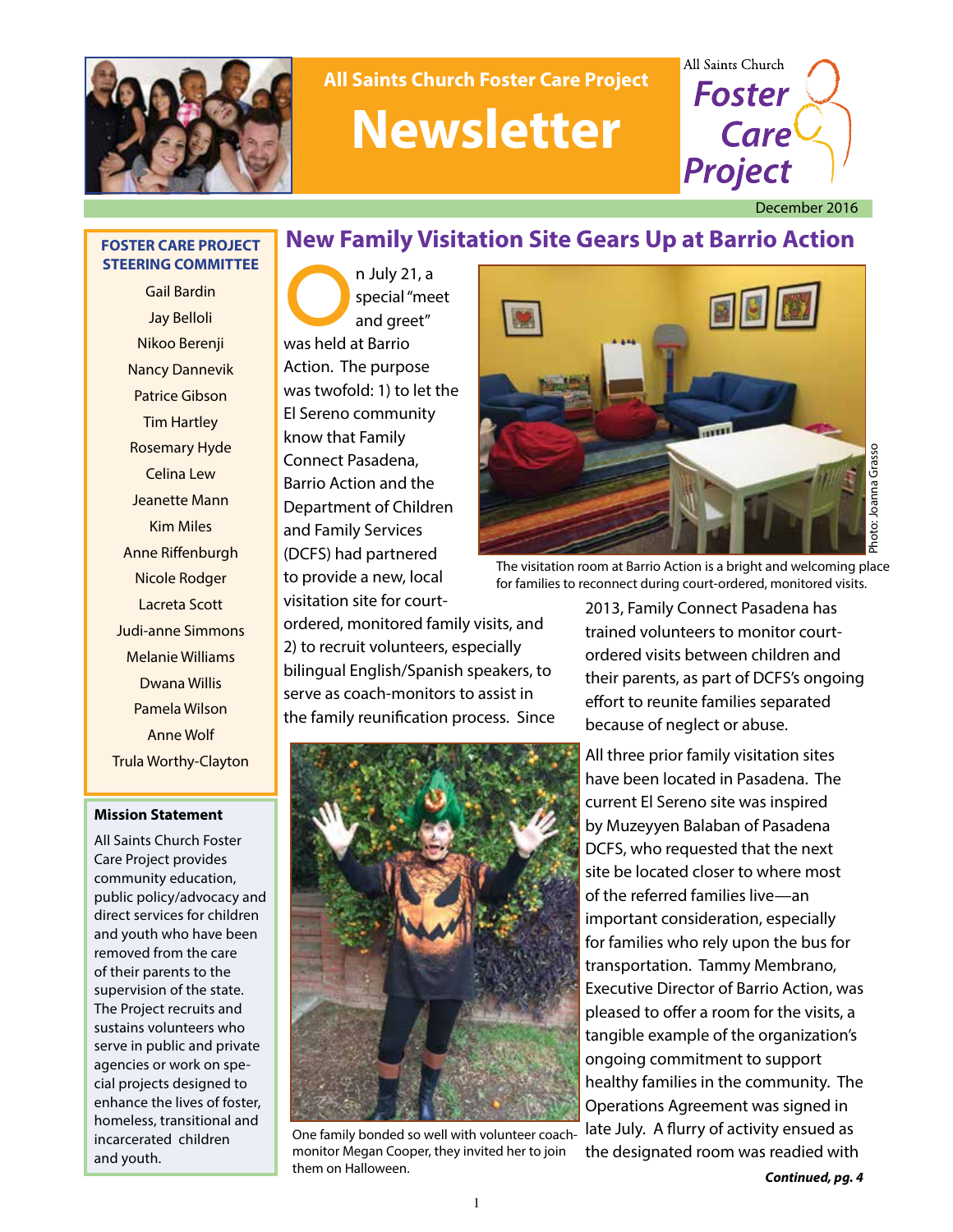# The Many Gifts of the Angel Tree

### It's looking a lot like Christmas…

Every December a festive "Angel Tree" graces Regas Hall at All Saints Church, and this year is no exception. The tree is bedecked with the names and gift wishes of local children and youth who will spend the holidays in foster care. Annual participation in the Angel Tree project has become a meaningful tradition for many All Saints families, such as the Jones family, who offered to share their Angel Tree experience:

> *Our family has taken an Angel Tree name or two every year that we have been at All Saints Church. The first year, our son Oliver was not quite 3, so we took the lead. By the next year, Oliver wanted to be involved. He wanted to select kids around his age when we chose names. Oliver rode in the basket of the buggy as we went around Target to buy the gifts. When we got to picking the toy, he was sad that one of the toys would not be for him. I told him, "The child we are buying for may not have any toys at all." I looked at him in time to see a tear trickle down*



**Dana, Albert and Oliver Jones, longtime supporters of the Angel Tree project.**

*his cheek. He said he wanted to buy both toys we were considering so that the child would have more toys. I hugged him and told him I was impressed by his empathy (a word he did not yet know). Ever since that Christmas, we have continued to buy gifts for the Angel Tree for a boy around Oliver's age, and he is very involved in the selection, determining what he thinks the boy will like. This is something we budget for and look forward to each year as a family. Thank you for giving us the opportunity to be a part of this wonderful project. --Dana, Albert, and Oliver Jones*

Many thanks to the Jones family and others like them, who engage in the spirit of giving to brighten the holiday of a child. Last year more than 750 children received gifts through this collaboration between DCFS, Children, Youth and Families at All Saints Church, and Foster Care Project. If you would like to take part, please drop by Regas Hall to select a tag with a child's name, age and gift request. The unwrapped gift must be returned to All Saints Church by Sunday, December 11th.

For more information, contact: inbox@fostercareproject.org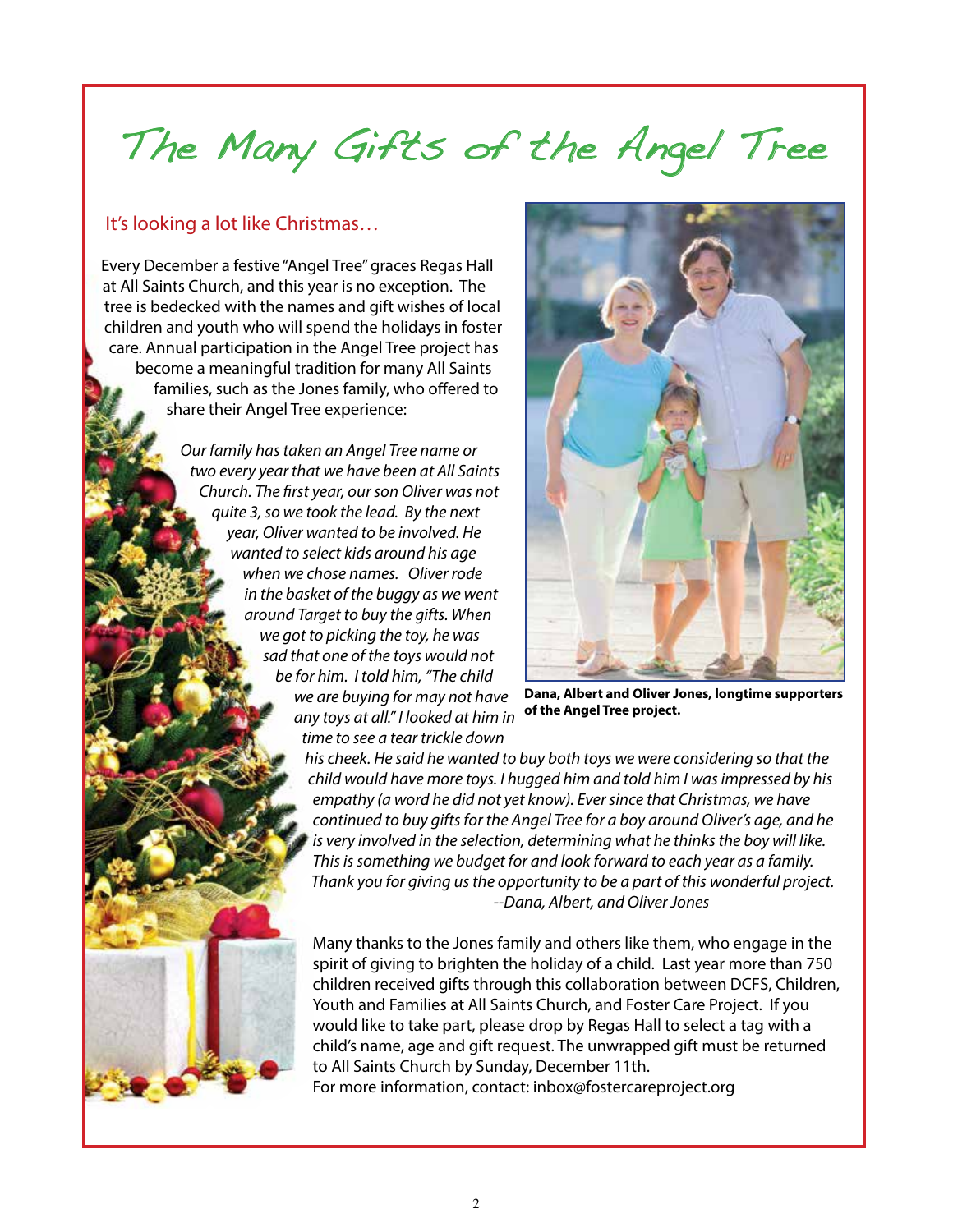## **FCP Welcomes Two Talented New Members to its Steering Committee**



#### **Dwana Willis**

For the past eleven years, Dwana Willis has held a challenging job as a Dependency Court attorney representing the interests of foster youth. The mandate that drew her was simple: "I wanted to make a difference for children that are abused and neglected after seeing how children were legally returned to parents--despite the parents' inability to make changes in their behavior."

Dwana has also served as a volunteer counselor for incarcerated youth, providing play therapy to children. Her interests include a strong commitment to education and social justice. Dwana met Jeanette Mann and Beth Gertmenian, members of FCP's Public Policy Committee, at the dedication of the PCC STARS Resource Room at Eliot Middle School. Dwana is passionate about developing systems and support for high school and middle school students in foster care that will not only set them firmly on the path to college but will be there for them every step of the way. "I just want to help by sharing my knowledge," Dwana says.

Dwana is deeply committed to working with LGBT foster youth to find ways to provide the counseling, resources and encouragement they need in their search for identity.



#### **Tim Hartley**

Tim Hartley is a busy guy. For more than a decade he has worked as a successful residential real estate agent, a career ideally suited to his warm and outgoing personality. For the past six years he has served as a coach for Pasadena's Special Olympics swim and soccer teams. Recently he became a hospice volunteer. On the home front, Tim and his husband Jason are raising two sons, Noah, 11, and Wyatt, 3. Still, Tim didn't hesitate to commit when he was invited to join the Foster Care Project's Steering Committee.

"I have two children, both of whom were adopted," Tim says. "I became familiar with the foster care system while my husband and I were exploring options for growing our family. While adoption via the foster care process didn't work for our family, my exposure sparked an interest in families and children in the system."

Two areas of foster/adoption which hold particular interest for Tim include special needs children and the impact of the foster/adoption process on families. We welcome his involvement in these issues and others as we work together to enhance the lives of our children.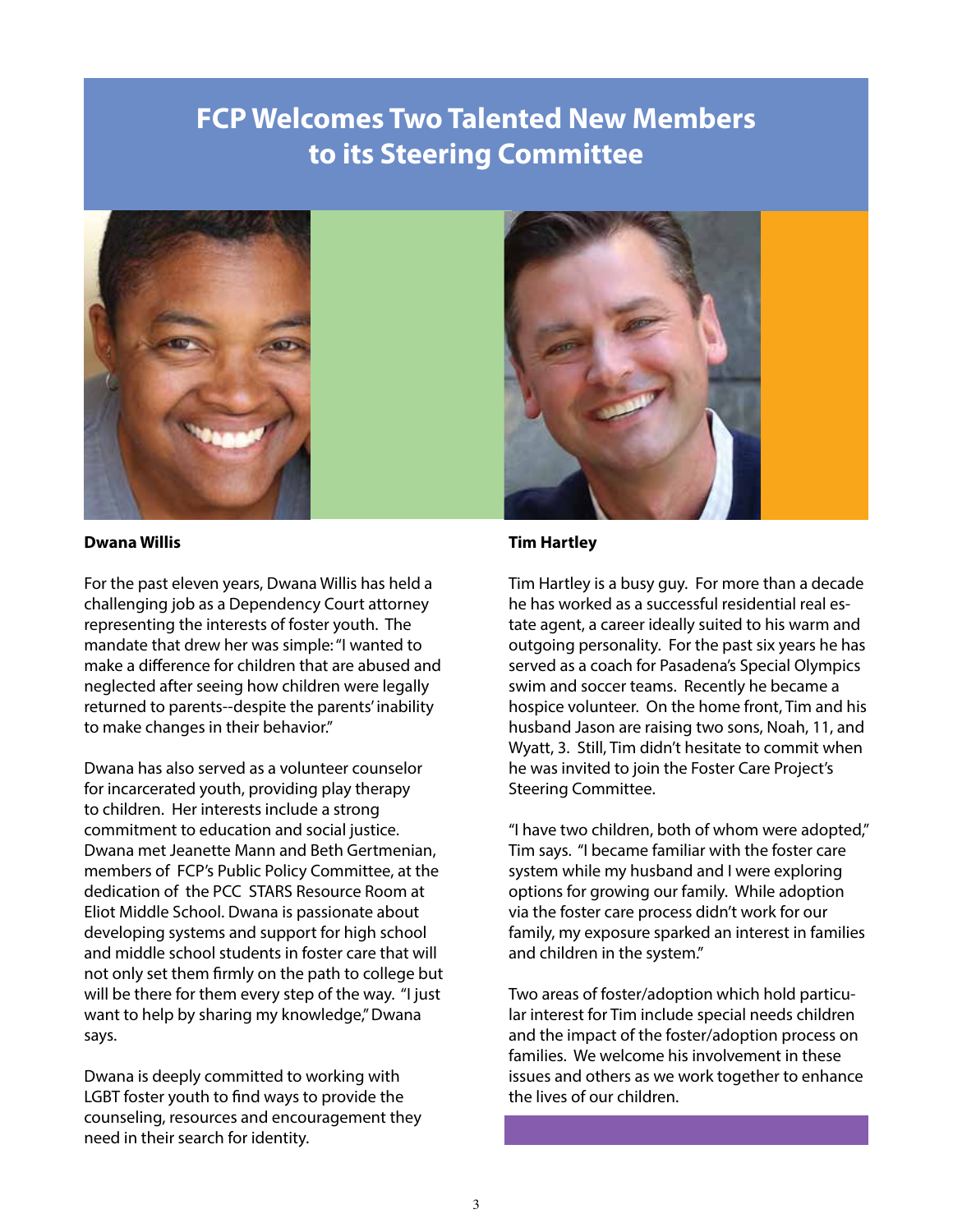#### *Barrio Action, Continued from pg.1*

fresh paint, bright, comfortable furniture and a wide array of toys.

Volunteer coach-monitors Megan Cooper and Pat Zeider have assisted with one family's two-hour, twice-a-week visits for some time now. While the family experienced positive interactions at each of the Pasadena visitation sites, the El Sereno location is undoubtedly most convenient for them—as it is closer to where they live and an easier bus ride. The family used the room at Barrio Action for the first time in early November, and mom commented, "That room is pretty cool." Coach-monitor Megan Cooper added, "We were all impressed with the homey feeling of the room, the bright colors and the activities, including a small basketball hoop…kudos to all involved in setting up and arranging this venue for visits."

A formal "grand opening" in celebration of the new visitation site has been planned for early 2017. But the most meaningful kick-off event has already taken place. It happened on a low-key November day in a cheery room at Barrio Action—in a safe space designed specifically to help separated families reconnect and heal.



Those who bring sunshine to the lives of others cannot keep it from themselves.

J.M. Barrie (1860-1937)

*May the love that is in my heart pass from my hand to yours.* --Traditional American Grace

# *A Thanksgiving Outpouring*



DCFS **Caseworker** Sylvia Cortez with the generous gifts gathered for Thanksgiving baskets.

**OURE ACAC Thanksgiving food drive**<br>
garnered a big "WOW," thanks to the contributions of All Saints Church parishioners and local community members, including employees at Alhambra-based Riedon, Inc., who donated generously. We filled a large basket and additional bag for each of 12 families and provided a gift card for purchase of fresh items. A significant amount of canned food went to the DCFS pantry for emergency use. Heartfelt appreciation to all who helped. Maybe you're thinking, "Aw shucks, it was just a few groceries." But for these families, many of whom are struggling, the donated items not only provided tangible help, they represented a huge gesture of love and support. So, on behalf of our families, our DCFS social worker, and all of us at the Foster Care Project…many, many thanks.

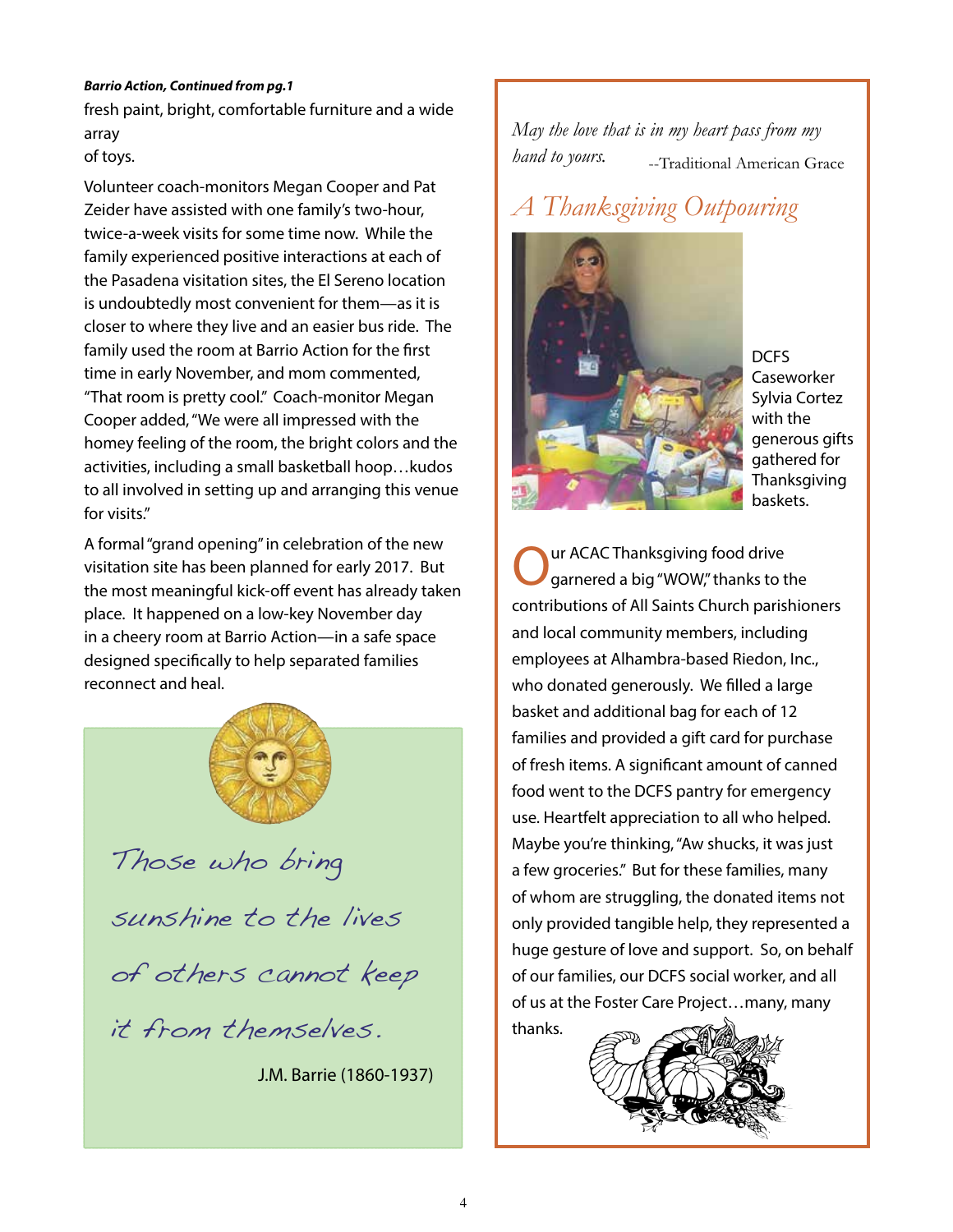## REMEMBERING LAUREL LAMBERT





On October 23, our dear friend and longtime Foster Care Project supporter Laurel Lambert passed away from complications of a devastating stroke. Laurel fought courageously for eight months to regain function, but ultimately succumbed to overwhelming infection. She was 69.

Friends recall Laurel's warmth, wit and profound enthusiasm for life. She embraced a wide array of interests: cooking, gardening, yoga, the arts, music, theater, writing, the Dodgers and more. She lived in Japan for a short time and visited a multitude of countries. She served as a docent at the Huntington Library, with special emphasis on the Japanese teahouse and Chinese and herb gardens. She rescued numerous animals and always had a West Highland terrier in the house. She was immensely proud of her lovely daughter Lisa.

The ancient Greeks revered the leaves of the laurel tree, which were used to indicate triumph and achievement. What apt symbolism for a woman who accomplished so much and gave so generously of herself. Laurel graduated from Pitzer College in 1970, after focusing on Asian studies within the Claremont College system. Later she earned an MBA from the

University of Redlands. She spent 30 years working in public relations/communications in the PBS system and formed lasting friendships there. Laurel inspired many with her profound commitment to the needs of foster children. In 2009, she joined the Foster Care Project (FCP) Steering Committee and soon became editor of its newsletter. She also served as a point person for Hillsides and volunteered as a tutor and mentor at My Friend's Place. Along the way, she served countless pancakes to homeless youth, made lunches for weekend distribution, helped furnish bare apartments, organized a "Bra Project" for teen girls, and assisted in setting up archives. Most importantly, Laurel offered a listening ear and a warm smile to every child she encountered. She never failed to make time for those who needed her guidance and support.

Perhaps the most meaningful tribute to Laurel can be captured in three simple sentences: Her legacy is one of kindness and compassion. She brought light and love to those around her. And she left the world better and more beautiful than it was before.





 **Laurel Lambert celebrates "The Blessing of the Animals" with her Westie Bibi at All Saints Church.**